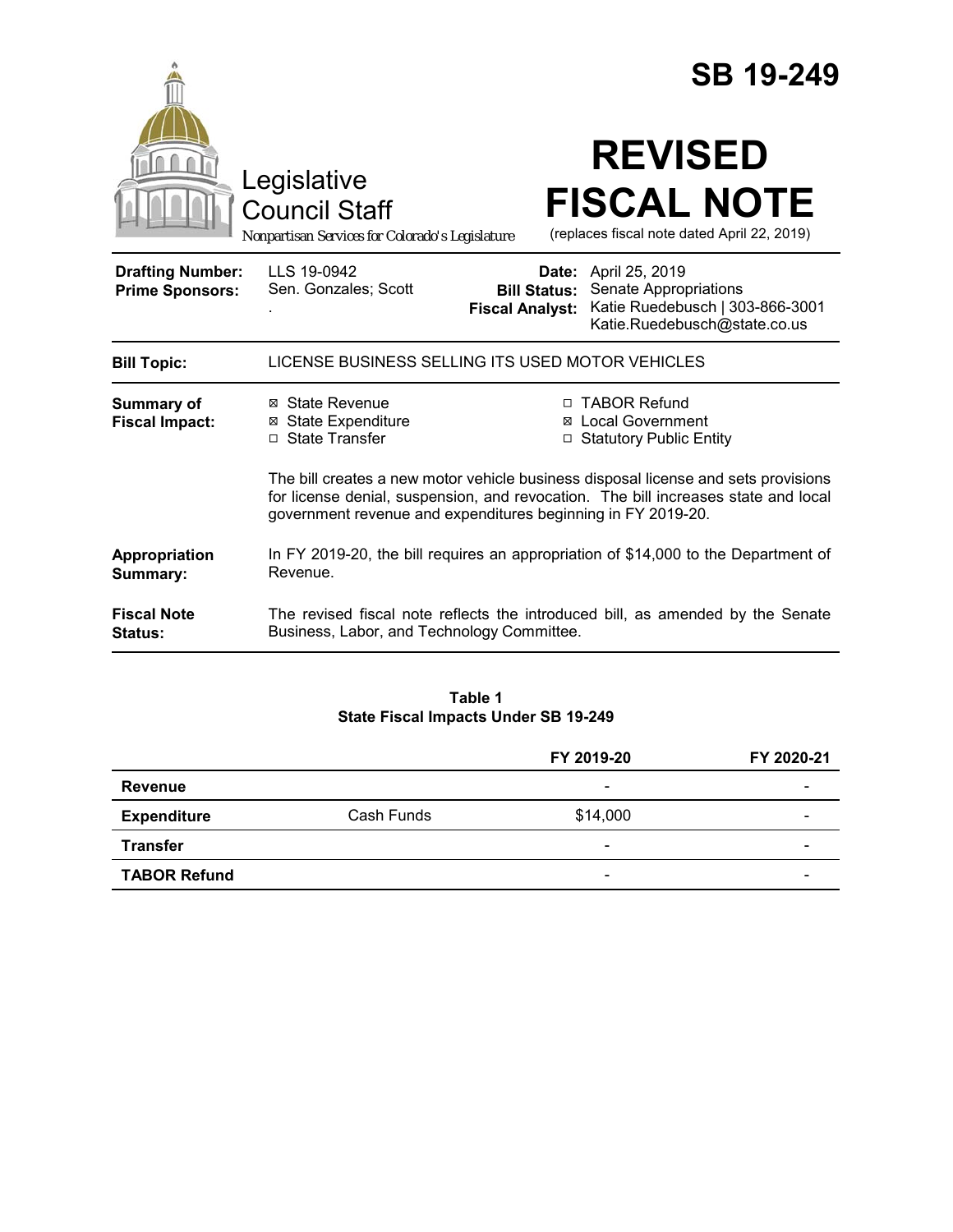April 25, 2019

# **Summary of Legislation**

The bill creates a new motor vehicle business disposal license. The license allows businesses to sell used motor vehicles that have been owned by the business for more than a year, are exclusively used for business purposes, are titled in the name of the business, for which all taxes have been paid, and are not designed or used primarily to carry passengers. A business only qualifies for the disposal license if motor vehicle sales do not exceed 20 percent of the business's gross revenue. In addition, the bill enumerates the grounds for which a business disposal license may be denied, suspended, or revoked by the Colorado Motor Vehicle Dealer Board and the associated penalties for selling specified vehicles without a license. Finally, the bill clarifies that business disposal licensees must comply with bond requirements.

# **Background**

The Colorado Motor Vehicle Dealer Board in the Department of Revenue (DOR) processes and reviews license applications for entities and individuals selling motor vehicles and powersports vehicles. The board also generally enforces the laws regarding licensees, including holding hearings, ordering corrective actions, and resolving consumer complaints and setting fees for the Automobile Industry Division. The division employs criminal investigators to review and evaluate consumer complaints against licensees.

#### **Assumptions**

This fiscal note assumes it is unknown at this time how many businesses may qualify for a business disposal license. It is unclear how many currently licensed businesses may qualify for the new business disposal license. Subject to further rulemaking, it is unknown whether businesses will need one business disposal license or each business location will require a separate license. However, the fiscal note assumes that some equipment rental companies may qualify and that the total number of equipment rental companies in Colorado is unknown. This fiscal note will be updated if more information becomes available.

### **Comparable Crime Analysis**

Legislative Council Staff is required to include certain information in the fiscal note for any bill that creates a new crime, changes the classification of an existing crime, or changes an element of an existing crime. This section outlines data on crimes comparable to the offense in this bill and discusses assumptions on future rates of criminal conviction for those offense.

**Prior conviction data and assumptions.** This bill add the new business disposal license to an existing class 3 misdemeanor. Based on recent convictions under the current offense of operating without a motor vehicle license, the fiscal note assumes that there will be minimal or no additional case filings or convictions for the new offense under the bill.

Visit leg.colorado.gov/fiscalnotes for more information about criminal justice costs in fiscal notes.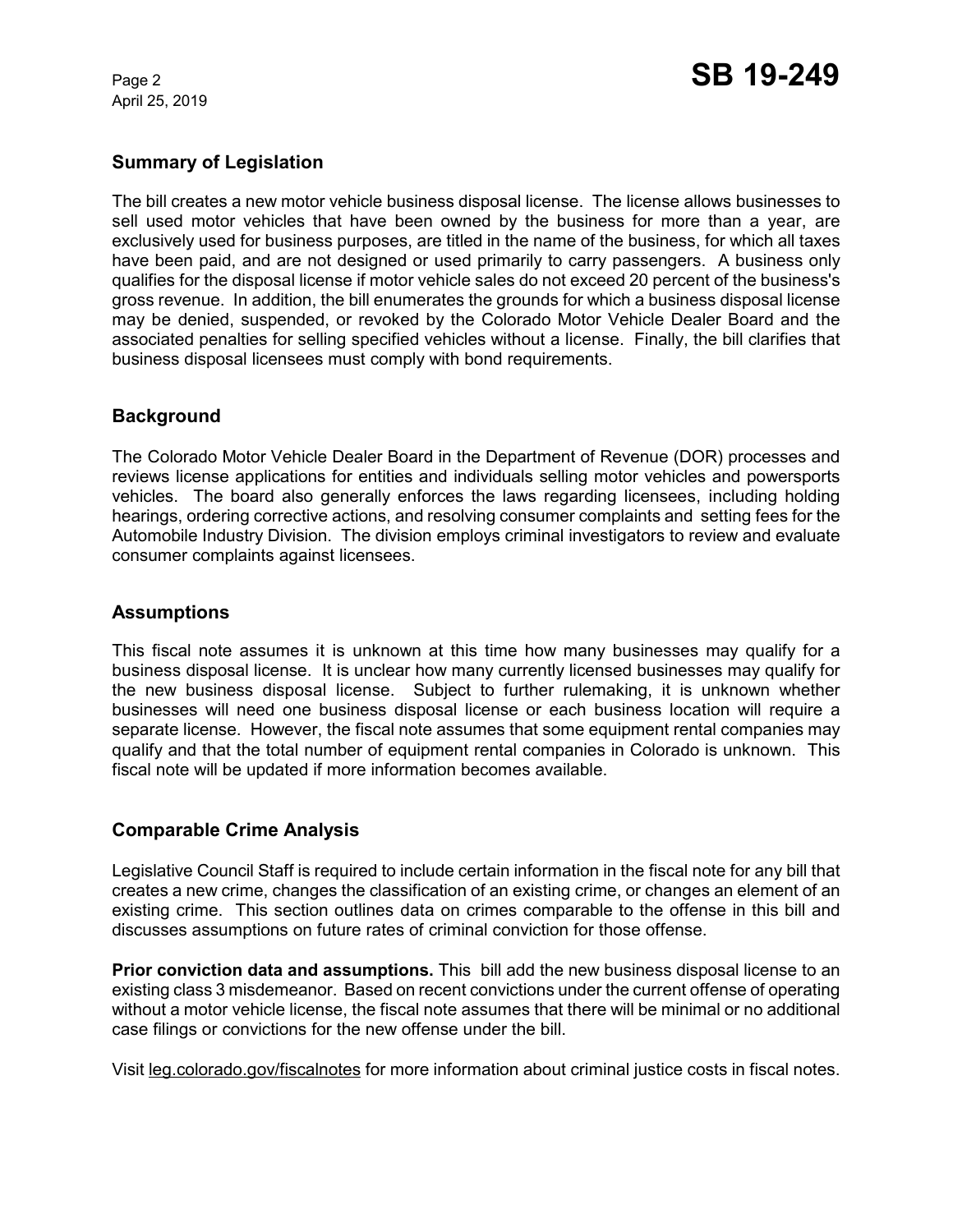April 25, 2019

# **State Revenue**

The bill may increase state fee and fine revenue beginning in FY 2019-20. This revenue is subject to TABOR.

**Fee impact on businesses.** To the extent that current businesses qualify for the new business disposal license, fee revenue will increase. Colorado law requires legislative service agency review of measures which create or increase any fee collected by a state agency. The fee amount has not been estimated as the number of potential licensees has not been determined. Actual fees will be set administratively by DOR based on cash fund balance, estimated program costs, and the estimated number of licenses subject to the fee.

**Criminal fines and court fees.** By modifying an existing misdemeanor offense, the bill may increase state revenue from criminal fines and court fees by a minimal amount beginning in FY 2019-20, credited to the Fines Collection Cash Fund, various other cash funds in the Judicial Department, and the General Fund. The fine penalty for a class 3 misdemeanor offense is \$1,000 for individuals and ranges from \$5,000 to 25,000 for corporations. Additionally, court fees may be imposed on a case-by-case basis for a variety of court-related costs, such as late fees.

### **State Expenditures**

The bill increases state cash fund expenditures by \$14,000 in FY 2019-20 and increases state workload on an ongoing basis. These impacts are described below.

**Department of Revenue.** The bill increases state cash fund expenditures in DOR by \$14,000 in FY 2019-20. Workload will increase in DOR to update forms, manuals, and the department's website to reflect the change in law, as well as provide training for staff.

- **•** *Computer programming.*DOR requires \$14,000 to update and add a liability code to the current licensing administration software program to include the new business disposal license.
- *Potential costs.* In future fiscal years, DOR expenditures may increase once the impact is known to engage in any required rulemaking; hire additional staff; administer licensing-related functions; handle business financial records; investigate licensee backgrounds and consumer complaints; and initiate disciplinary proceedings. This fiscal note assumes that any future expenditures will be covered by license fees and requested through the annual budget process.

**Judicial Department.** This bill may increase costs and workload for the trial courts in the Judicial Department to process additional case filings. Overall, it is assumed that this workload can be accomplished within existing appropriations. Should a change in funding be required for any agency or division with the Judicial Department, it will be addressed through the annual budget process.

### **Local Government Impact**

**Denver County Court.** The bill may increase revenue, costs and workload for the Denver County Court, which is managed and funded by the City and County of Denver, to try misdemeanor cases under the bill.